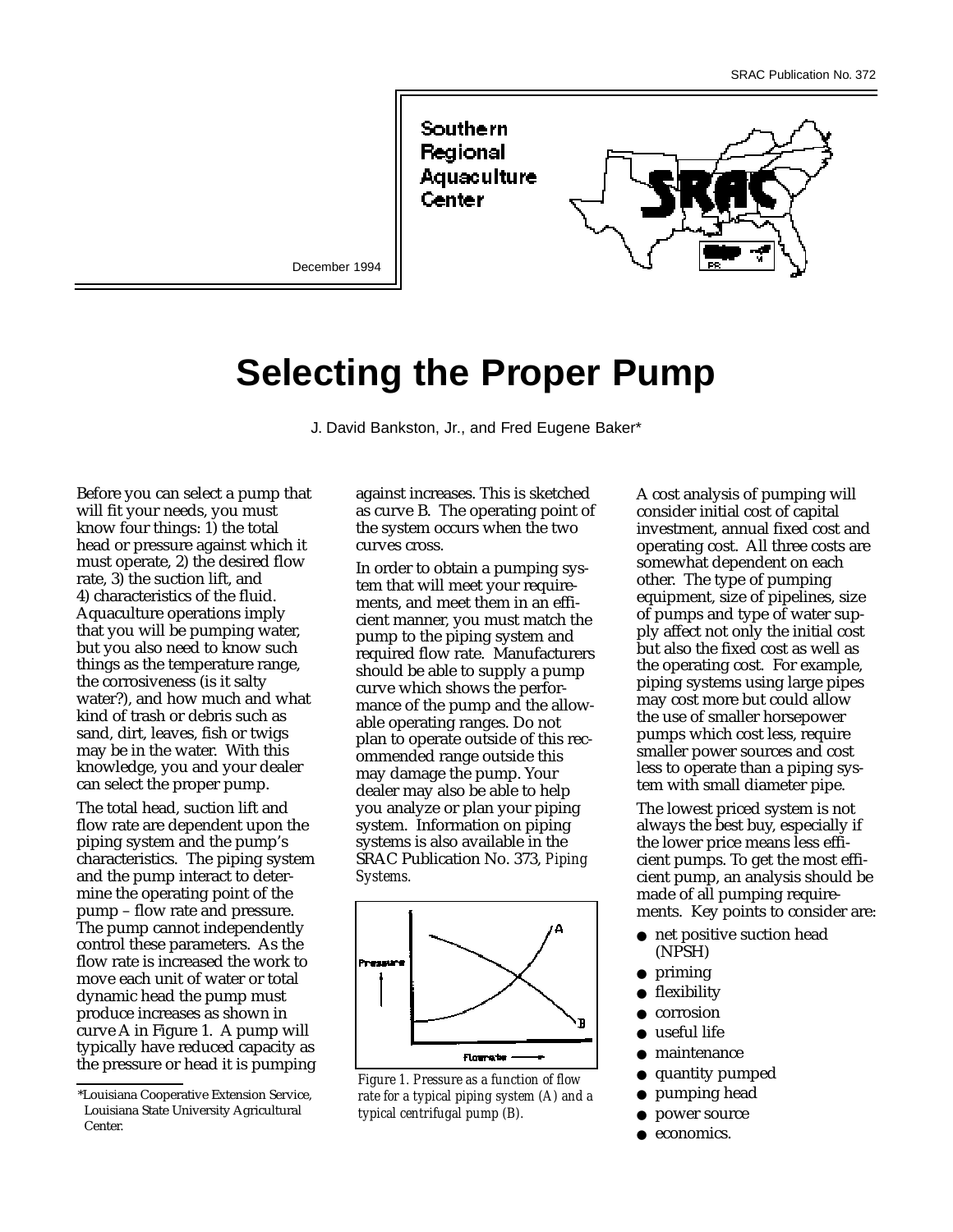The NPSH is the amount of energy in the water at the pump's inlet. The required NPSH is a characteristic of the pump and depends on pump design, size and operating conditions. The required NPSH is determined by the pump manufacturer. The available NPSH must equal or exceed the required NPSH. The available NPSH is a characteristic of the piping system. For the system shown in Figure 2, the NPSH may be calculated as:

| (atmospheric pressure - vapor pressure) |  |  |  |
|-----------------------------------------|--|--|--|
| 2.3                                     |  |  |  |

The vapor pressure in this equation is dependent upon water temperature and both it and the atmospheric pressure are expressed in pounds per square inch while h and friction loss are expressed in feet.



*Figure 2. Simple pump system.*

## **Types of pumps**

Pumps used in irrigation or aquaculture often are a form of the centrifugal pump. Two basic types of centrifugal pumps are horizontal and vertical. As the name implies, centrifugal pumps use centrifugal force to move water from one point to another and to overcome resistance to its flow. In its simplest form, this pump consists of an impeller fixed on a rotating shaft within a volute-type (spiral) casing. Water enters at the center of the impeller and is forced to the outer edge at a high velocity by the rotating impeller. The water is discharged by centrifugal force into the casing where the high velocity head is converted to pressure head.

The axial flow propeller pump is another type that is used. It is often used in low-lift, high-volume situations. The propeller

may look like an impeller, but the force imparted to the water is parallel to the propeller shaft.

## **Operating principles**

To operate properly, a centrifugal pump must be submerged in a source of water or be filled with water and connected through a water-filled, airtight pipe to the water source. In the latter case, water is pushed into the pump by the difference between atmospher-

ic pressure and the pressure at the pump entrance. (The efficiency and capacity of the pump is extremely sen-

sitive to any leak in the inlet piping.) After the pump is started, the impeller throws the water it contains outward by centrifugal force and creates an area of low pressure at its center. This pressure is lower than atmospheric pressure and is commonly called a vacuum. Since atmospheric pressure is pushing down on the surface of the source of supply, the water is forced through the suction pipe to the lower pressure area at the center of the impeller to replace the water being thrown outward. Thus, there is a continuous flow of water through the pump.

Theoretically, if a pump could be designed to produce a perfect vacuum at its center and was being operated at sea level, the atmospheric pressure of 14.7 pounds per square inch acting downward on the surface of the water source would be capable of forcing water up the suction line to the pump a vertical distance of 34 feet. In practice, this is impossible, because a perfect vacuum cannot be created at the center of the impeller and because there are losses caused by friction created by the flow through the suction line. There are also losses caused by turbulence at the entrance to the suction line and at the entrance to the impeller. Usually, a vertical suction lift of about 15 feet is considered the maximum for reasonably efficient operation.

Operating a pump under a lift larger than it was designed for may cause cavitation. Cavitation is the formation of vapor (steam) bubbles when the pressure drops below the vapor pressure of the water. This results in inefficient operation and will usually damage the pump. A pump that is cavitating may have a rattling sound.

## **Horizontal centrifugal pumps**

(for surface supply and shallow wells)

Horizontal centrifugal pumps are frequently used if the source of water is a surface supply, such as a lake, stream, canal or pond, or a shallow well. A shallow well, as opposed to a deep well, is one in which the water level in the well is high enough to permit the vacuum at the pump to lift the water and keep it flowing at an acceptable rate. As the name implies, horizontal centrifugal pumps normally have a horizontal shaft. This type of pump is usually subdivided into two groups, single suction (end suction) and double suction (often called split case). Either of these may be single or multistage; that is, they may have only one impeller or they may have two or more impellers. These impellers are so constructed that the water, in passing through the pump, is conducted from the discharge of one impeller to the suction of the second; thus, the total head is that developed by a single impeller multiplied by the number of impellers in the pump.

The most common pump and the lowest in cost is the end suction, single stage (Figure 3). Available sizes vary with the manufacturers.

#### **Jet pumps**

A jet pump is often used for very low capacity requirements (5 to 20 gpm), such as a home water system. This pump consists of a small centrifugal pump located at ground level connected to a jet installed below the water level in the well (Figure 4). By circulating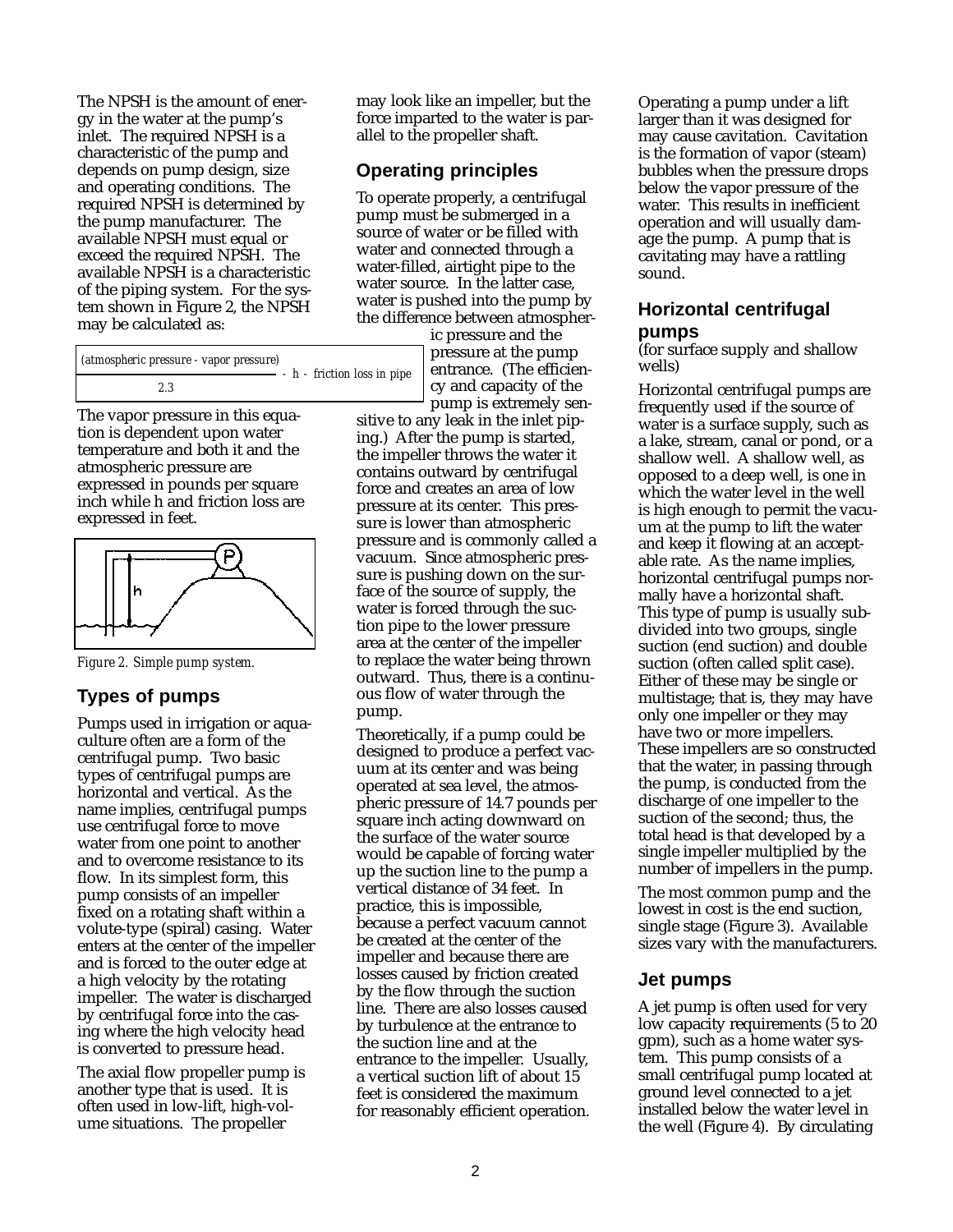

*Figure 3. Diagram showing construction of the most commonly used pump and the lowest in cost.*

part of the water from the pump back through the jet, water is forced up to the impeller in the pump, and a continuous flow at reasonable pressure is provided.

Shallow-well jet pumps operate on the recirculation principle, but the jet is installed above ground and the allowable lift is limited to about 22 feet. Deep-well jet pumps, however, have a maximum lift of about 65 feet.



*Figure 4. Parts of a jet pump. This pump is used most often for low capacity requirements, such as a home water system.*

Jet pumps are designed for home water systems, and their capacities are seldom adequate for aquacultural purposes. Also, the jet pump requires about twice the horsepower that a submersible requires to deliver the same amount of water from the same depth.

## **Axial flow propeller pumps**

Axial flow propeller pumps are designed to operate efficiently for aquacultural, irrigation or drainage pumping at low head and high volume (more than 500 gpm). Their efficiency is high, especially when the total head is in the range of 8 to 20 feet. The pumping element of an axial flow propeller pump consists mainly of a revolving propeller in a stationary bowl which contains vanes above and below the propeller. Water enters the pump through the intake bell. It is discharged into the distributor section and then out the discharge elbow. Flowing in essentially a straight line along the pump axis keeps friction and turbulence to a minimum. The propeller of an axial flow pump must be submerged in the source of water (Figure 5). One of the advantages of this pump is that it will handle some debris.

#### **Deep well vertical turbine pumps**

For a deep well, the most widely used pump is a vertical centrifugal, commonly referred to as a deep well turbine." Basically, this is a centrifugal pump designed to be installed in a well. It will not handle debris. It consists of four major components:

- 1) **Bowl assembly** this contains one or more impellers, each in its own housing.
- 2) **Column and shaft assembly** this consists of the pipe to suspend the bowl assembly in the well and carry the water to the surface. Inside this pipe (or column) is the shaft that connects the impeller shaft to the driver located at ground level. The shaft may be either water lubricated or oil lubricated.
- 3) **Discharge assembly** this often is called the "head or base." It is normally cast of iron and designed for installation on a foundation. It supports the column and shaft assembly and the bowl assem-

bly in the well, provides a discharge for water being delivered, and also accommodates the driver for the pump.

4) **Driver** - this may be either an electric motor or a right-angle gear for connection to a power unit. When an electric motor is used, the usual type is a vertical hollow-shaft design that permits the pump shaft to come up through its center for securing at the top. The rightangle gear also is usually the hollow-shaft design type for the same reason and has a horizontal shaft for connection to the engine drive or power takeoff. The internal gears are available in various ratios to accommodate any engine with an operating speed different



*Figure 5. Diagram showing parts of an axial flow propeller pump.*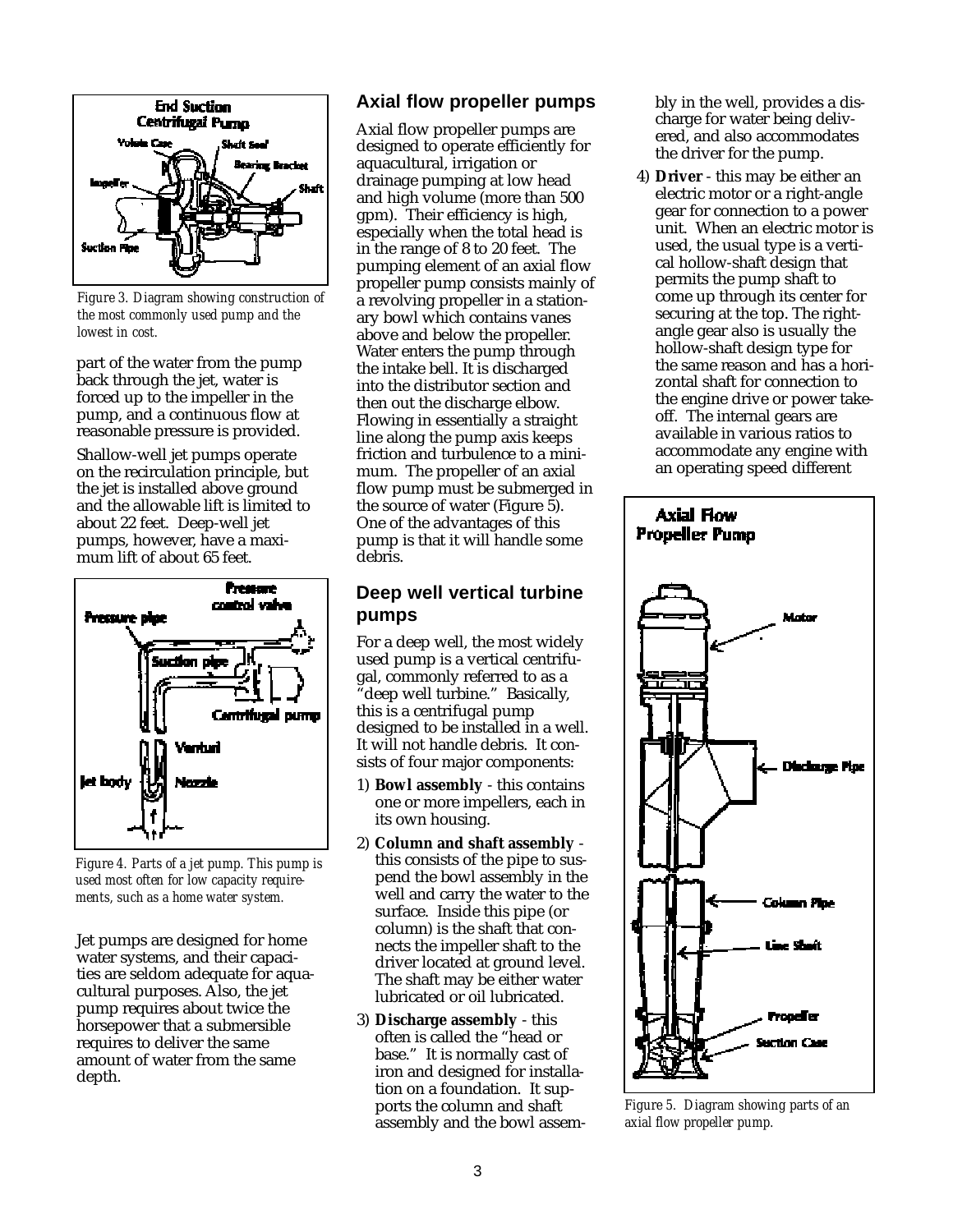from the desired pump-operating speed.

Because of the limited diameter of its impellers, each impeller develops a rather low head, and it is necessary in the average application to stack several impellers in series one above the other with each in its own bowl or diffuser housing. This is called staging. Thus, a four-stage bowl assembly contains four impellers, all attached to a common shaft through the separate housing or bowls. The bowl shaft is attached to the line shaft through the center of the pump column pipe and must be long enough to locate the bowl assembly below the level of the water in the well when pumping at required capacity.

For any given capacity and speed, each impeller develops a certain amount of head. For example, assume that a well has a 10-inch casing and a static water level 60 feet below the surface and that a pump is needed to deliver 1,500 gpm. In this example the static water level is 60 feet below the surface. When water is being pumped from the well, the water level will fall. This distance the level falls when pumping is called **drawdown**. Drawdown varies with localities, the formation into which the well is drilled and the amount of water pumped. Assuming in this case the drawdown is 40 feet (at a pumping rate of 1,500 gpm), then the total distance to the surface becomes 100 feet. In addition we have pipe friction and inlets and outlets which add 21 feet of head. Therefore, the total head the pump must develop is 100 feet plus 21 feet, or 121 feet. If an impeller were available that delivered 1,500 gpm at a head of 22 feet, a 6 stage pump would be required.

## **Optional vertical turbine pump features**

You can get most pumps with construction features to suit individual preferences and particular applications.

Water-lubricated pump column assembly is provided with fluted rubber bearings to permit the water being pumped to lubricate the shaft. If the pump is to be operated at less than about 2,200 rpm, these bearings, which are fixed in the column pipe coupling, are usually placed at 10-foot intervals. For higher speeds, the bearings are on 5-foot spacings.

Water-lubricated turbine pumps are simpler, cheaper and more commonly used. If more than four or five of the rubber shaft bearings are above the water level and become dry when the pump is not operating, some means of pre-lubrication, such as a small pre-lub tank from which water

can be spilled over the bearings before starting the pump (Figure 6), is required. With smaller pumps, a foot valve can be installed below the bowl assembly to keep the column pipe full of water. Because of friction loss, it is impractical to use a foot valve for applications requiring large flows.

When the water level is very deep, oil lubrication is normally used. Although there is no definite point at which it becomes necessary, it is usually recommended for depths of more than 150 to 200  $f_{\rho\rho}$ 

Oil-lubricated pump column assembly includes a tube which encloses the shaft. Inside includes a tube which encloses the shaft. Inside the tube are bronze shaft bearings threaded on the outside to serve as couplings. Alternatively the tube may have oil-impregnated redwood bearings. Lubricating oil is fed into the top of the tubing and passes by gravity over surfaces of the bearings. At the bottom of the column is an opening that lets oil flow out (Figure 7).

To maintain the pump, drain and clean the oil reservoir each year and then fill the reservoir with the proper turbine oil specified by the individual pump supplier. Take care that the oil reservoir contains enough liquid to lubricate the



*Figure 6. This diagram of a water-lubricated pump column assembly shows the parts of the surface discharge head and the pump bowl assembly.*

## **Water-lubricated**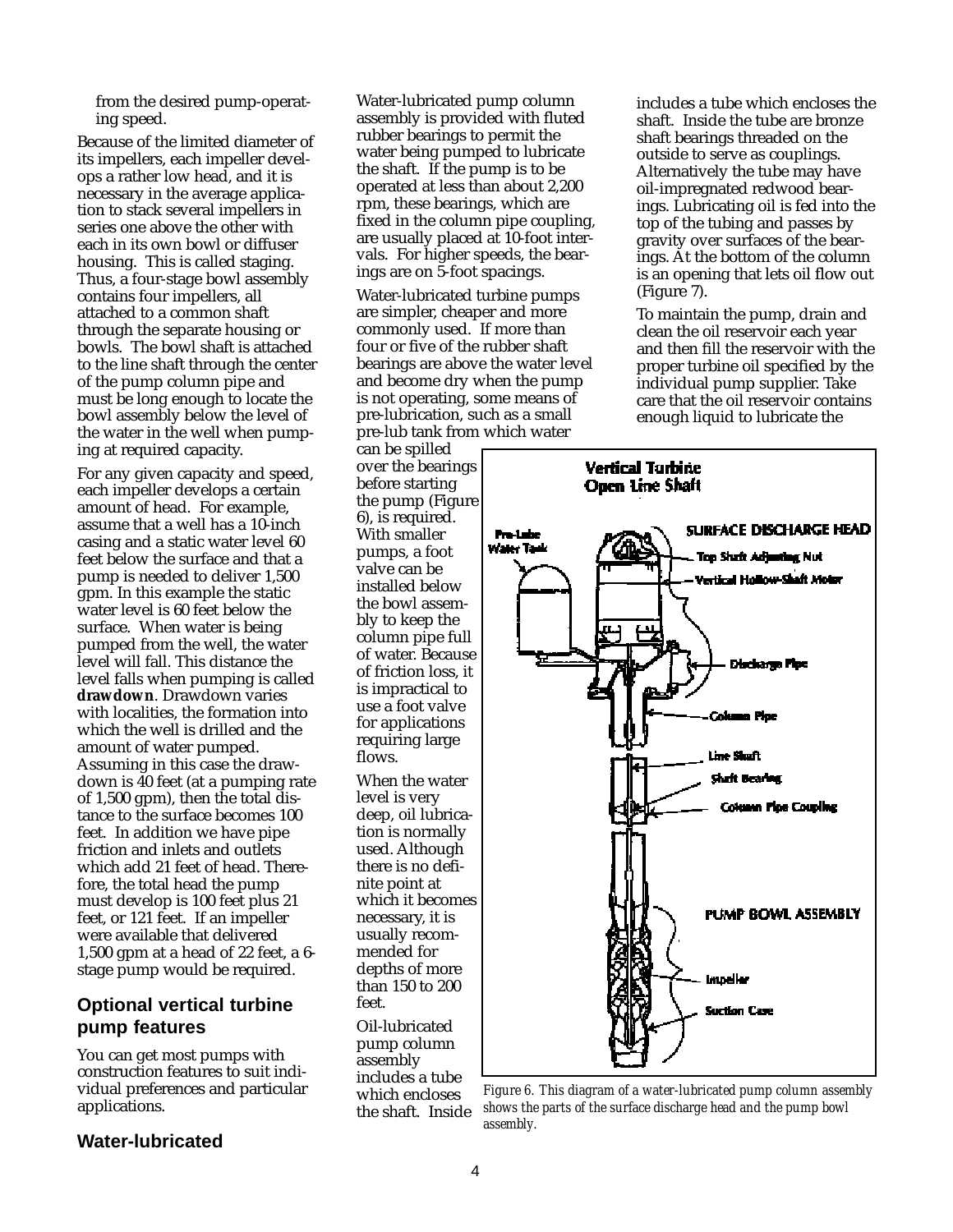

*Figure 7. An oil lubricated pump column assembly showing parts of the surface discharge head and the pump bowl assembly.*

pump at all times. A drip adjustment controlling the amount of oil allowed to flow into the pump should comply with the manufacturer's specifications. Do not over-lubricate the pump or leave the oil flowing when the pump is not operating. Too much lubrication flowing into the oil tube will cause additional friction loss that could cause the tube to plug and bearings to wear.

#### **Submersible pumps**

The submersible pump consists of a multistage vertical turbine pump connected directly to an electric motor designed to operate under water. Both the pump and motor are suspended in the well below the water level by a pipe that conducts the water to the surface (Figure 8). This type is available in a wide range of capacities for 4-inch wells and larger. Most submersi-ble pumps used for aquaculture require threephase electrical service.

### **Enclosed vs. semi-open impellers**

In an enclosed impeller, vanes are covered on both top and bottom edges; in a semi-open impeller, only the top edge of the vanes is covered. Figure 9 shows top and bottom views. The bottom edge of the vanes runs with close clearance with the pump bowl. By raising the setting of the semi-open

impellers, the clearance between



*Figure 8. Parts of a submersible pump below ground connected by a pipe to the surface.*

the vanes and the bowl seat is increased, and water is allowed to circulate through this area. This makes possible a variation in how the pump performs at any given speed. Thus, by adjustment of the impeller clearance, a specific performance can be maintained even though there is a change in the water level. With enclosed impellers, performance and efficiency are not affected by small differences in their position, and constant performance can be maintained.



*Figure 9. Views of impellers.*

# **Choice of impellers**

The impeller of the pump has a wear ring that must match with a similar wearing surface in the bowl of the pump. It is necessary to maintain the proper clearance between these two surfaces and to allow for the stretch of the drive shaft within the pump. Periodic adjustment of the impeller clearance is essential for high efficiency operation. Contact your pump installer at least once every five years to make the adjustments. Pumpers who periodically adjust the thrust nut to get impeller clearance should take care to make the proper adjustment.

## **Nonreverse ratchet**

At a small additional cost, either an electric motor or a right-angle gear drive can be provided with a ratchet to prevent the pump's rotating in reverse. Some electric motors will operate in either direction. If it should be operated in the wrong direction because of phase reversal in the power sup-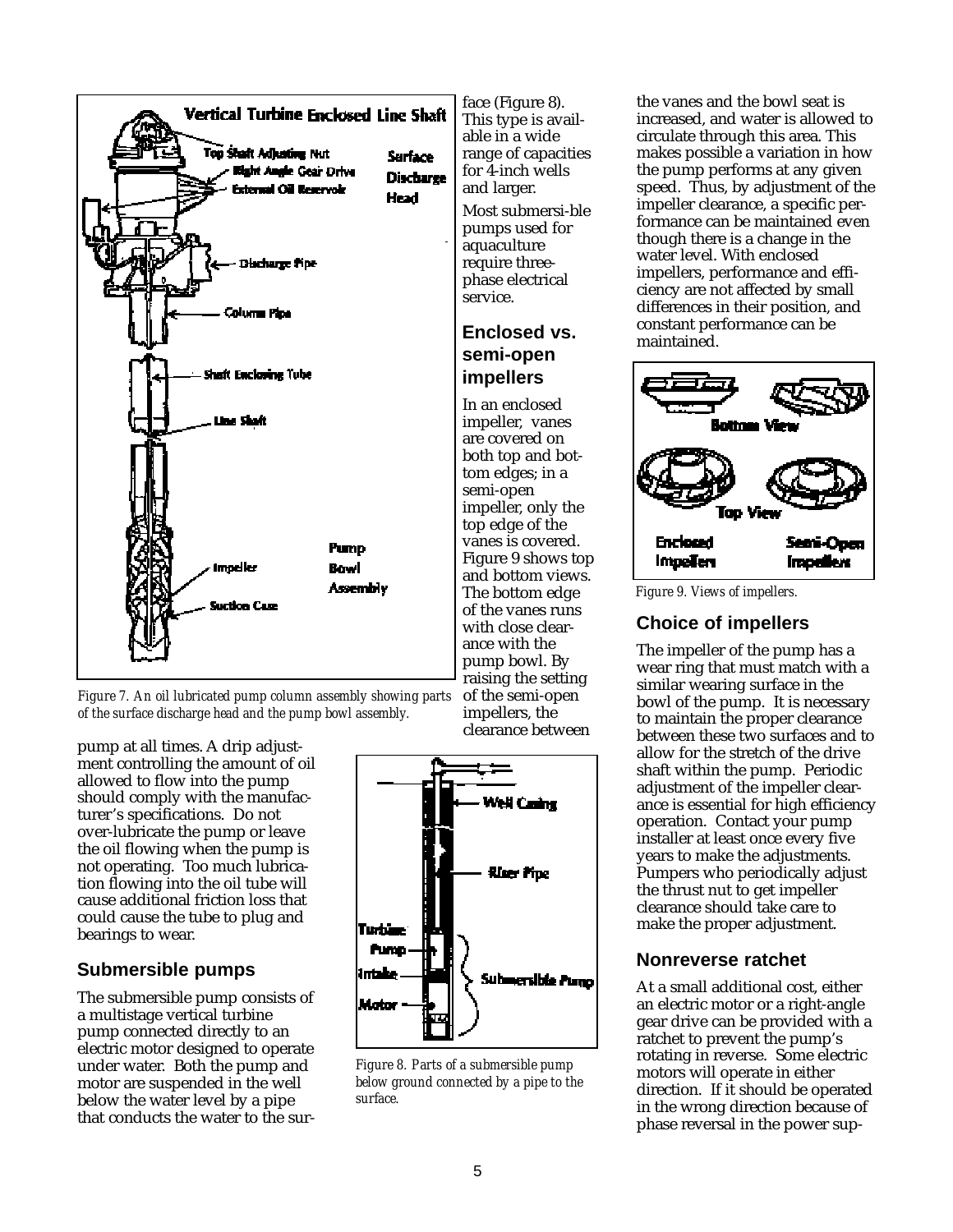ply, the pump may be damaged. Reverse spin can also occur after stopping because the water flowing back down the pump column through the impellers turns them like a water wheel. Undue wear is caused by the shaft's being turned in its bearings without water for lubrication.

## **Basic considerations**

If you must lift water, reducing the lift will improve the overall efficiency of operation. Surface sources of water usually require much less lift than pumping from wells. Two common types of pumps designed primarily for low-lift operations are the propeller axial flow pump and the horizontal PTO-driven centrifugal pump. Axial flow propeller pumps have very high efficiencies and are capable of pumping large volumes. Horizontal centrifugal PTO-driven pumps are less efficient but still maintain the capability of pumping large volumes of water. They also are portable and often fit into a flexible management plan for aquaculture production.

## **Pump efficiency**

All segments of our economy, including aquaculture and agriculture, must make the most efficient use of available energy sources. Selecting a correct pumping plant not only will conserve valuable energy supplies but also will reduce total annual pumping costs. Inefficient pumping plants can increase costs dramatically.

## **Meaning of efficiency**

The efficiency of a pump is a measure of the degree of its hydraulic and mechanical perfection. Pump efficiency is the ratio of the output water horsepower to the input shaft horsepower expressed as a percentage:

| Pump Efficiency $=$ $-$ | GPM X Total Head X 100 |
|-------------------------|------------------------|
|                         | Input $HPX3,960$       |

A horsepower is defined as the power required to raise a weight of 33,000 pounds a vertical distance of 1 foot in 1 minute. The rate of work performed by a pump (in horsepower) is proportional to the weight of the water it delivers per minute multiplied by the total equivalent vertical distance in feet through which it is moved. For example, a pump delivering 396 gallons per minute at a total head of 10 feet is performing work at the rate of 1 horsepower. If it were possible to achieve 100 percent efficiency, it would only be necessary, in this instance, to apply 1 horsepower to the pump shaft. In practice the energy input must be greater than 1 horsepower.

Some of the energy losses that result in lower efficiency are friction in the bearings that support the pump shaft, friction between the shaft and the packing in the stuffing box, unavoidable leakage between areas of high pressure and adjacent areas of low pressure inside the pump case, and the friction caused by the water moving across the metallic surfaces in the pump. There are also other losses of a more complex nature.

## **Determining pump efficiency**

The efficiency of a pump is determined by actual tests. Referring to the example just mentioned: If 1.25 horsepower must be applied to the input shaft when the pump is doing work equivalent to 1 horsepower, the pump efficiency will be 80 percent (1 divided by 1.25).

During a test, the total head that a centrifugal pump can develop is a function of the speed at which the impeller is turned and the diameter of the impeller. If a pump impeller is being turned at its rated speed and a valve on the discharge side of the pump is closed, it will develop a certain maximum head. Under these conditions, this head is read on a

pressure gauge. The gauge reading translated into feet registers the height to which the pump is capable of elevating water. This is known as the "shut off head."

If the valve is slowly opened, the pressure gauge reading will fall as the flow increases, and this will continue until some point of maximum flow and minimum head is reached. If the total head being developed at any given rate of flow is plotted against the quantity of water being delivered, the result will be a performance curve for this particular pump at this particular speed. If you observe the power required to turn the pump during this process, you will note that the power is at a minimum for this typical centrifugal pump when there is no water being discharged from the pump and that the power required will gradually increase as the rate of flow increases and the head decreases. The maximum efficiency will be about midway between zero flow and maximum flow. A typical turbine pump performance curve is shown in Figure 10, a typical axial flow propeller pump curve in Figure 11.

A pump designer often must sacrifice some degree of efficiency to achieve some other desirable characteristics to provide a unit with maximum usefulness. Available pump efficiencies vary with the pump size, type, etc., but usually should be between 65 percent and 85 percent. However, this does not mean that a pump used in an aquaculture application is either capable of or operates at that range of efficiency. For example many pumps used in crawfish production in Louisiana had efficiencies of less than 30 percent. If you do not have a pump curve for the pump or haven't determined its operating point, you are just guessing or gambling on its performance. Where practical, select a pump which will operate near the point of its curve where maximum efficiency is reached. This is referred to as the "design point."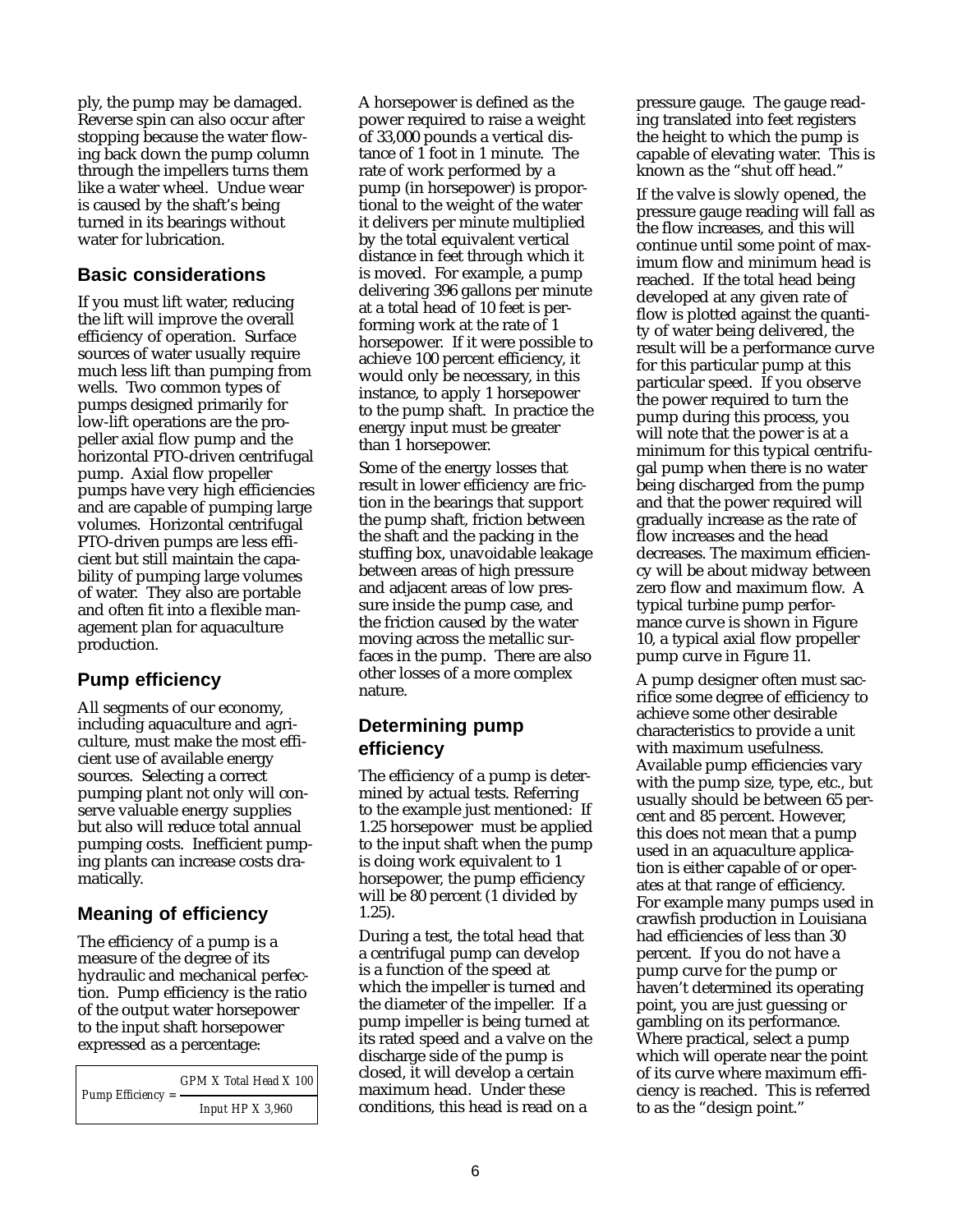

*Figure 10. A typical performance curve of an 8-inch turbine pump 1,760 rpm.*



*Figure 11. A typical axial flow propeller pump curve.*

Remember, the point at which the pump operates depends upon the pump and upon the piping arrangement. The pump's operating range and environment should also conform to the manufacturer's recommendation to prevent damage.

#### **Pumping from a well**

Changes in pumping heads because of different operating systems usually require a change in the pumps to maintain greatest efficiency.

Does your pump surge? If you observe a surge in the discharge, the pump may be having difficulty getting enough water. Assuming that adequate water is available to flow into the well and that encrusted wells are not the problem, then the surge is normally caused by the pump not being submerged enough to provide water for intake. Where the pump is located some distance from the bottom of the well, it is often possible to lower the pump and reduce the amount of surging. This can require more power since full water flow may be obtained along with higher head. This may overload the existing motor. Ask your pump installer to evaluate the capability of the existing pump to provide the required water. In some instances you may have to add another stage and change the motor to one of greater horsepower.

When the pump is set near the bottom of the well and it is impossible to lower the pump to minimize surging, consider other alternatives. Long-term solutions resulting in higher efficiency include pulling the pump and trimming the impeller or replacing the pump with a different pump of a smaller capacity. It might also be possible to decrease the pump speed and thus decrease the amount of water which is pumped, but this could result in a sizable decrease in efficiency.

These short-term solutions for a single pumping season will result in a decrease in efficiency; adjustment of the impellers upward, throttling of the discharge by closing a valve on the discharge side, and, for belt-driven pumps, the exchange of pulleys in such a way to decrease rpm.

Consult your individual pump installer for the best solution to your problem, realizing that yearby-year fluctuations in the water table may cause the problems.

Does your well pump sand? If you observe sand in the discharge after the initial period of development, remember that this sand is wearing the pump and that continuous maintenance and replacement will be necessary to provide